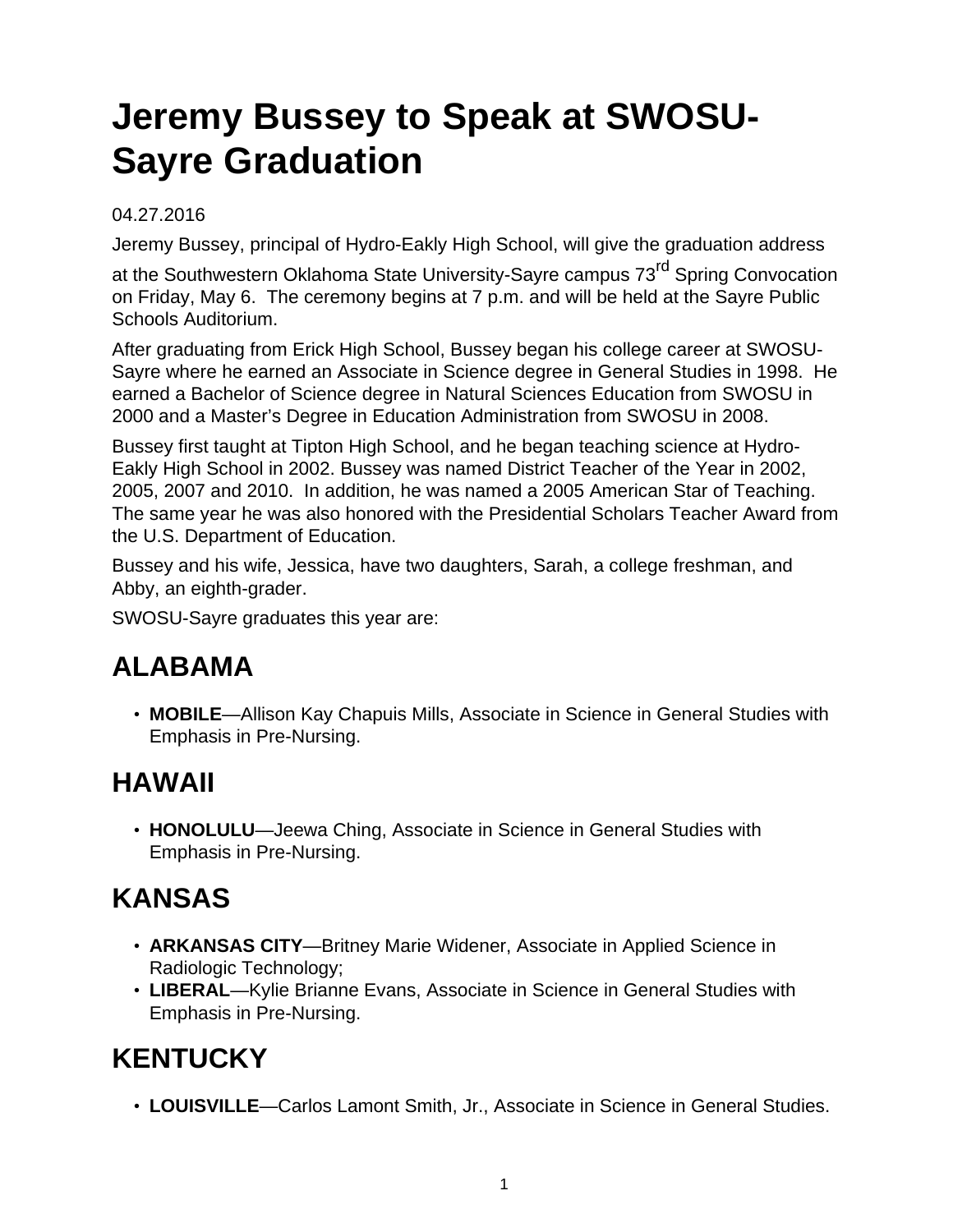# **OHIO**

• **MALVERN**—LaVonna Wallace, Associate in Science in General Studies.

# **OKLAHOMA**

- **ALTUS**—Megan Renee Roth, Associate in Applied Science in Radiologic Technology;
- **ANADARKO**—Colton Dale Henricks,, Associate in Science in General Studies;
- **BINGER**—Caitlyn Paige Cart, Associate in Science in General Studies; Delaney Macall Sharry, Associate in Science in General Studies with Emphasis in Pre-Nursing;
- **BROKEN ARROW**—Rebecca Lynne Plunk, Associate in Science in General Studies with Emphasis in Pre-Nursing; Toni Lane Tait, Associate in Science in General Studies;
- **BURNS FLAT**—Stormy Mae Foley, Associate in Science in General Studies with Emphasis in Pre-Nursing;
- **CACHE**—Christopher Robert Reyes, Associate in Science in General Studies with Emphasis in Pre-Nursing;
- **CANTON**—Taylor Elizabeth Bromlow, Associate in Science in General Studies with Emphasis in Pre-Nursing;
- **CANUTE**—Alisha Marie Kupka, Associate in Applied Science in Radiologic Technology;
- **CARTER**—Chelsi Ann Gilliland, Associate in Science in General Studies;
- **CHECOTAH**—Taylor Goad, Associate in Science in General Studies;
- **CHICKASHA**—Karen Ashley Stansbury, Associate in Science in General Studies;
- **CLINTON**—Magdalena Betancourt, Associate in Applied Science in Radiologic Technology; Molly R. Dickerson, Associate in Science in General Studies; Courtney Ann Ernst, Associate in Science in General Studies with Emphasis in Pre-Nursing; Elibeth Sanchez, Associate in Science in General Studies; Jennifer Paloma Torres, Associate in Science in General Studies with Emphasis in Pre-Nursing;
- **COLBERT**—Darian Iman Bradford, Associate in Science in General Studies with Emphasis in Pre-Nursing;
- **CRAWFORD**—Rachael Marydith Keahey, Associate in Science in General Studies and Associate in Applied Science in Radiologic Technology;
- **DAVIS**—Kolbi M'lyn Bishop, Associate in Applied Science in Radiologic Technology; Camrel Bene' Kimbro,, Associate in Science in General Studies with Emphasis in Pre-Nursing;
- **DILL CITY**—Jordan Lea Delp, Associate in Applied Science in Radiologic Technology;
- **DUNCAN**—Lauren Evelyn Prewett, Associate in Science in General Studies with Emphasis in Pre-Nursing;
- **ELK CITY**—Taylor Reann Carnes, Associate in Applied Science in Radiologic Technology; Jami Danielle Dixon, Associate in Science in General Studies; Amber Dawn Huerta, Associate in Science in General Business; Amanda Holt, Associate in Science in General Studies; Brittney Michelle Jones, Associate in Science in General Business; Latosha Leann Morgan Redd, Associate in Science in General Studies with Emphasis in Pre-Nursing; Kristina D. Rhoades, Associate in Applied Science in Medical Laboratory Technician; Charles Wayne Shilling, Associate in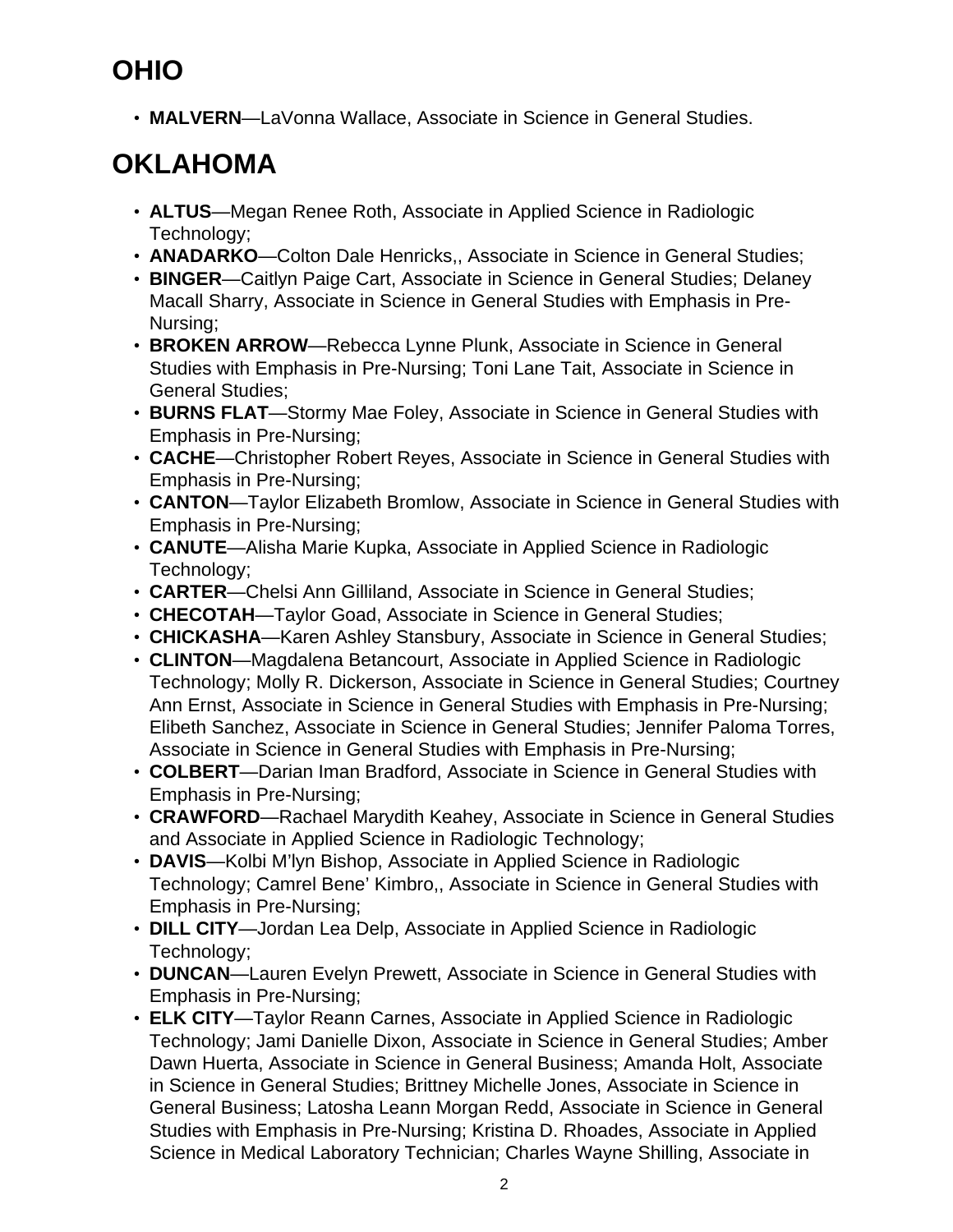Applied Science in Medical Laboratory Technician; Jennifer Anette Wing, Associate in Applied Science in Radiologic Technology;

- **EDMOND**—Brett A. Baldwin, Associate in Science in General Studies with Emphasis in Pre-Nursing; Rachel Michelle Watkins, Associate in Science in General Studies with Emphasis in Pre-Nursing;
- **ELGIN**—Landon Wayne Brown, Associate in Science in General Studies;
- **ERICK**—Sydney Mikayla Street, Associate in Science in General Studies;
- **FAIRVIEW**—Danielle Colleen Hammand, Associate in Applied Science in Radiologic Technology;
- **GEARY**—Taylar Diehl, Associate in Science in General Studies;
- **HAMMON**—Kelsie Shockey, Associate in Applied Science in Radiologic Technology;
- **HOLLIS**—Rachel A. Randall, Associate in Applied Science in Medical Laboratory Technician;
- **KIEFER**—Alexys Patrice Shadowens, Associate in Science in General Studies;
- **LAWTON**—Kenytra Scott, Associate in Science in General Studies with Emphasis in Pre-Nursing;
- **LINDSAY**—Alexandria Marie Garza, Associate in Science in General Studies with Emphasis in Pre-Nursing;
- **LONGDALE**—Kaitlin Faith Kemp, Associate in Science in General Studies;
- **MAYSVILLE**—Julienne Clara Fielder, Associate in Science in General Studies;
- **MCLOUD**—Katelynn Marie Black, Associate in Science in General Studies with Emphasis in Pre-Nursing; Ashley Boyer, Associate in Science in General Studies;
- **MOORE**—Pansy Denise West, Associate in Science in General Studies;
- **MOORELAND**—Rebecca Janette Aldridge, Associate in Science in General Studies; Renessa Gwynn Aldridge, Associate in Science in General Studies;
- **NEWKIRK**—Abby Marie Sheik, Associate in Science in General Studies with Emphasis in Pre-Nursing;
- **OKARCHE**—Otto Lawrence, Jr., Associate in Science in General Studies;
- **OKLAHOMA CITY**—John Bui, Associate in Science in General Studies with Emphasis in Pre-Nursing; James Tyler Ray, Associate in Science in General Studies with Emphasis in Pre-Nursing;
- **OWASSO**—Emily A. Baalman, Associate in Science in General Studies with Emphasis in Pre-Nursing;
- **PERKINS**—Samantha Jane Royce, Associate in Science in General Studies with Emphasis in Pre-Nursing;
- **PERRY**—Taylor Wiss, Associate in Science in General Studies;
- **POCASSET**—Darcie Winn, Associate in Science in General Studies;
- **PONCA CITY**—Jenna Lynnette Coons, Associate in Science in General Studies with Emphasis in Pre-Nursing;
- **SAYRE**—Tyler W. Burch, Associate in Science in General Studies; Hugo Enrique Chaparro, Associate in Science in General Studies; Devin Nicole Connell, Associate in Science in General Studies with Emphasis in Pre-Nursing; Abigail Kaye Hamilton, Associate in Applied Science in Medical Laboratory Technician; Jennifer Shay Healer, Associate in Science in General Studies; Jeff D. Huddleston, Associate in Science in General Studies; Caitlyn Victoria Johnson, Associate in Science in General Studies; Trisha J. O'Quinn, Associate in Science in General Studies; Zandalee Madelyn Plummer, Associate in Science in General Studies; Jerry Drake Varnell, Associate in Science in General Business;